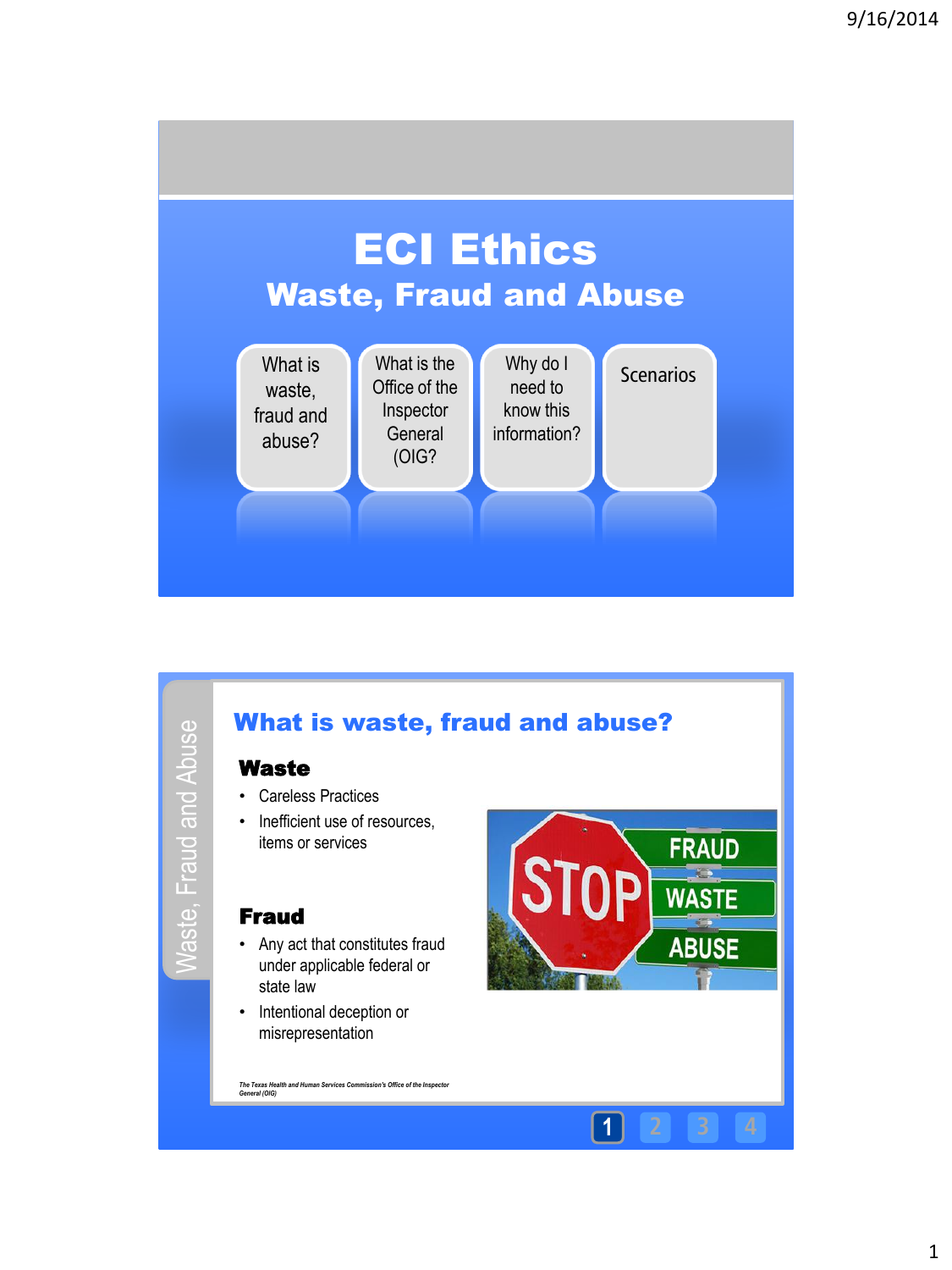



• Coding a service as one thing – the documentation reflects a different type of service





#### 2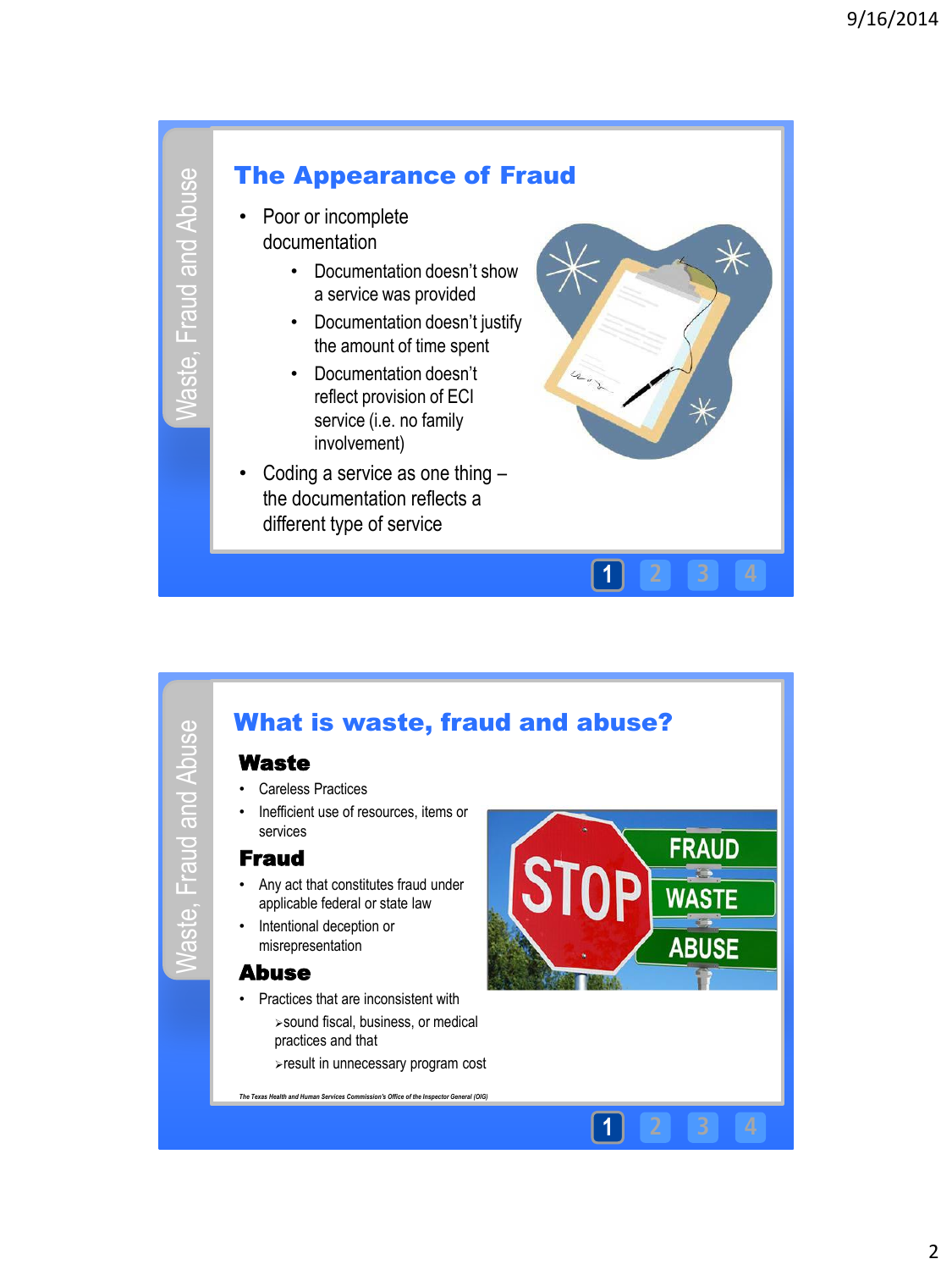

# **Naste, Fraud and Abuse** Waste, Fraud and Abuse



**1 2 3 4**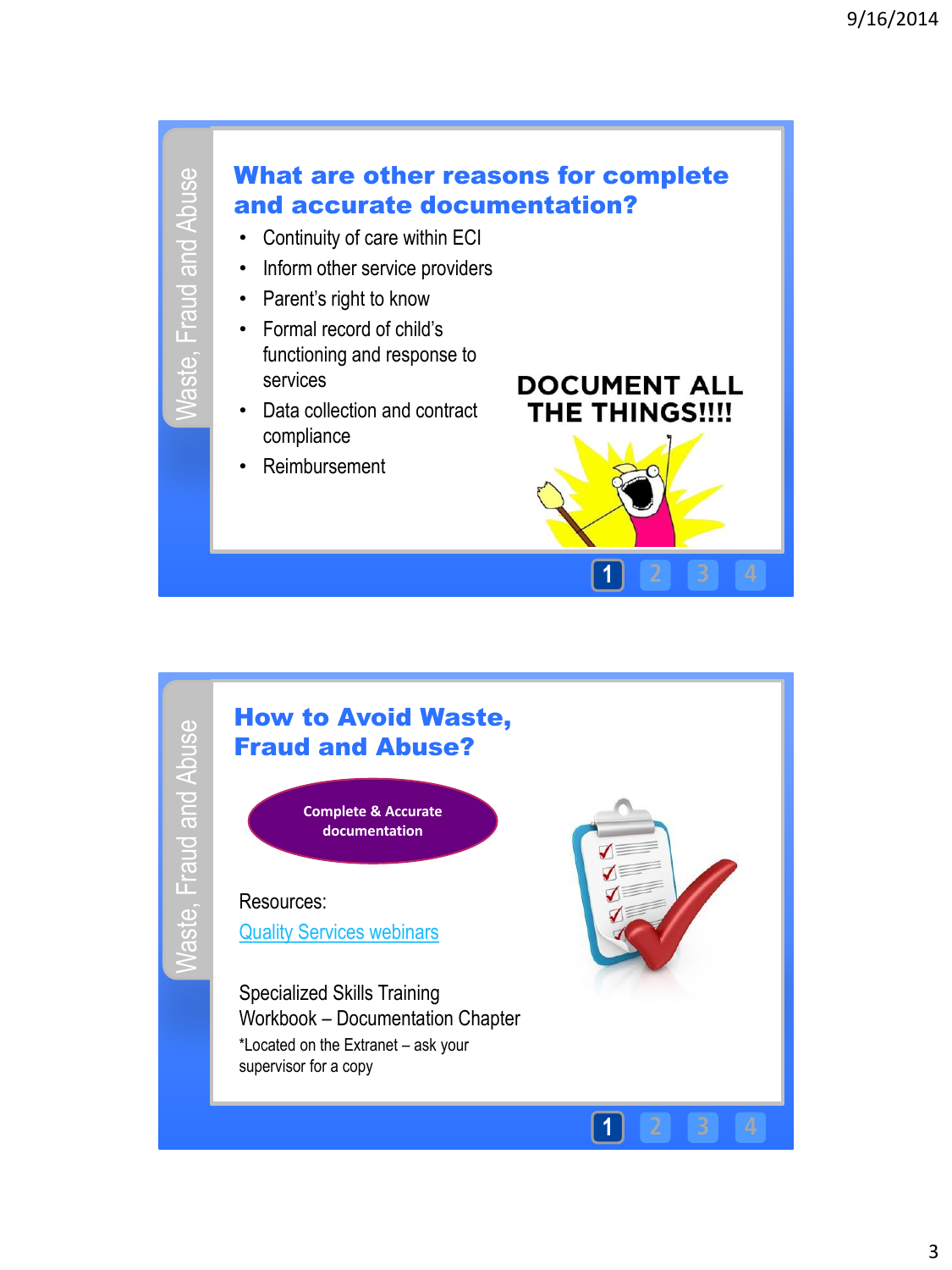## Vaste, Fraud and Abuse Waste, Fraud and Abuse



#### What is the Office of the Inspector General (OIG)?

The OIG works to:

• Prevent, Detect & Pursue Waste, Fraud and Abuse within the Texas Health & Human Services system

Since 2003 the OIG has:

• Recovered, identified for recovery or cost avoided over \$4.6 Billion in erroneous, fraudulent or wasteful payments.

**2**

**2**

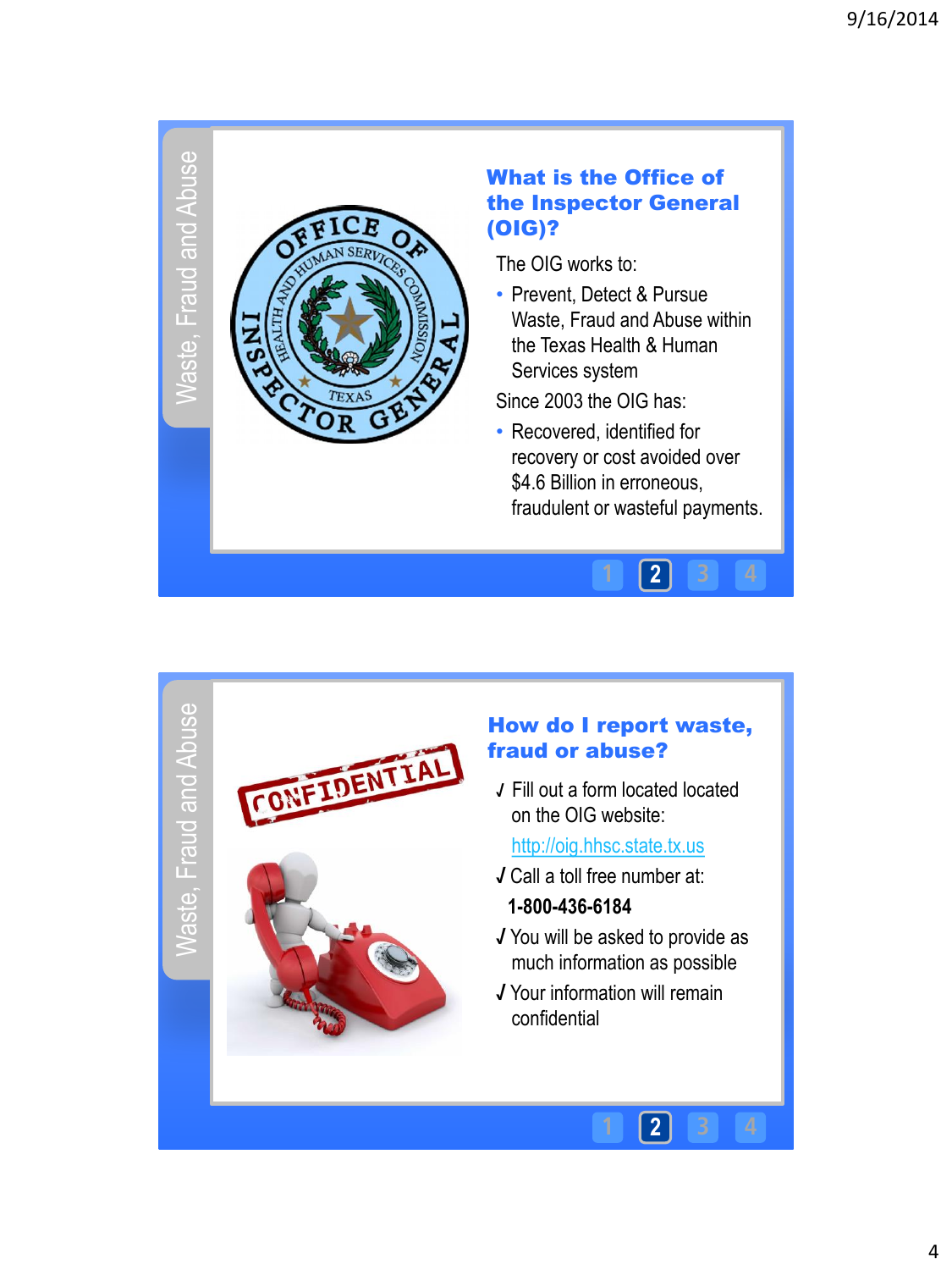

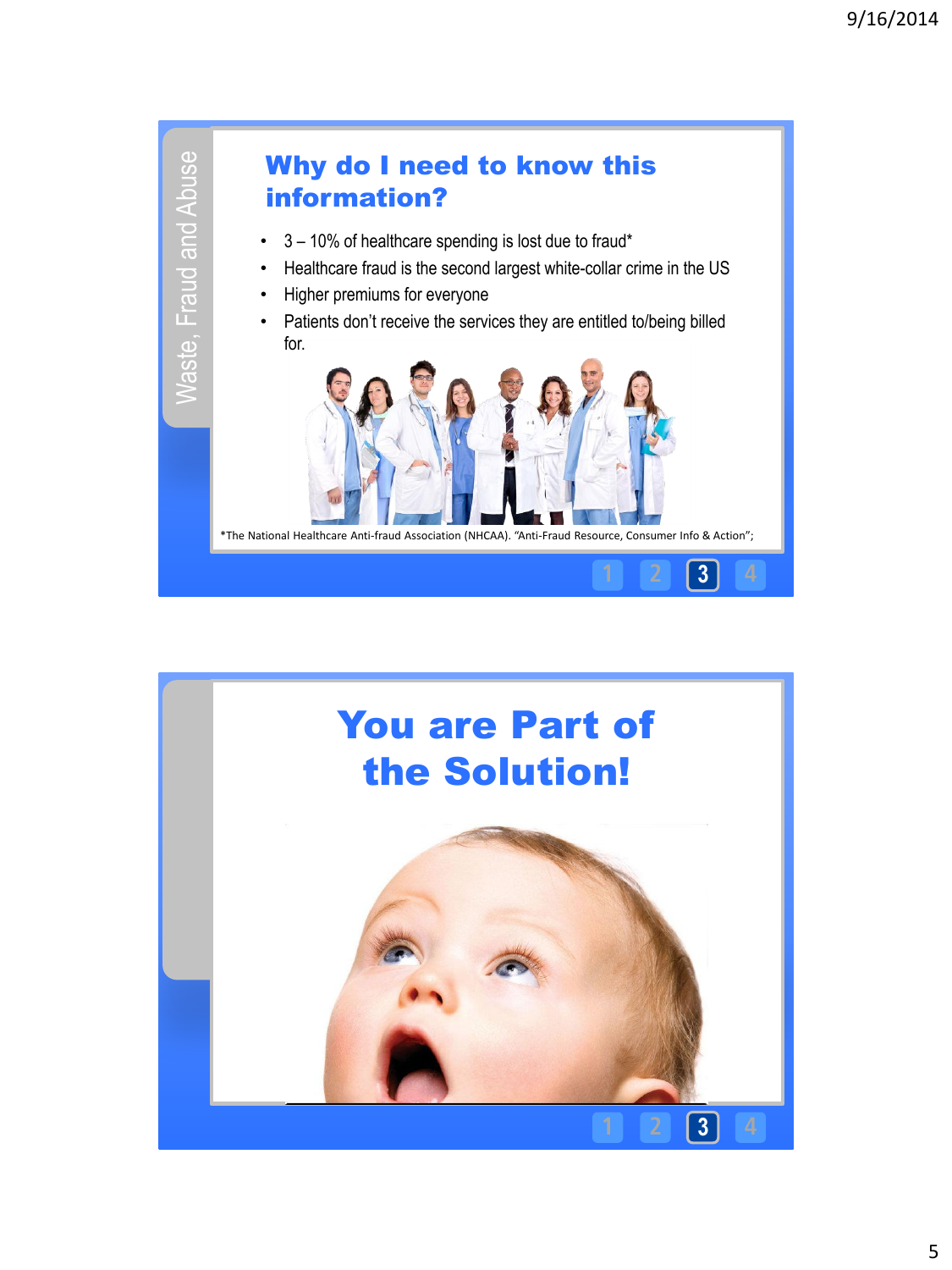# Waste, Fraud and Abuse Waste, Fraud and Abuse

### How does this affect me?

#### **EISs – Code of Ethics**

Standard (1) - EISs must comply with the policies and procedures of both the contractor and DARS ECI.

Standard (12) – EISs must not falsify documentation.

Standard (15) - EISs have a professional obligation to report unethical behavior demonstrated by colleagues throughout the ECI system to their program director and to the appropriate board or state agency.



# Waste, Fraud and Abuse Waste, Fraud and Abuse

### **Scenarios**

Decision Making Rubric

- R Recognize a dilemma
- A Analyze the options
- D Develop a plan
- A Act according to plan
- R Reflect on decision



**1 2 3 4**

**1 2 3 4**

Ethics Making Better Decisions – retrieved from: http://www.dars.state.tx.us/ecis/providers/ethics/index.html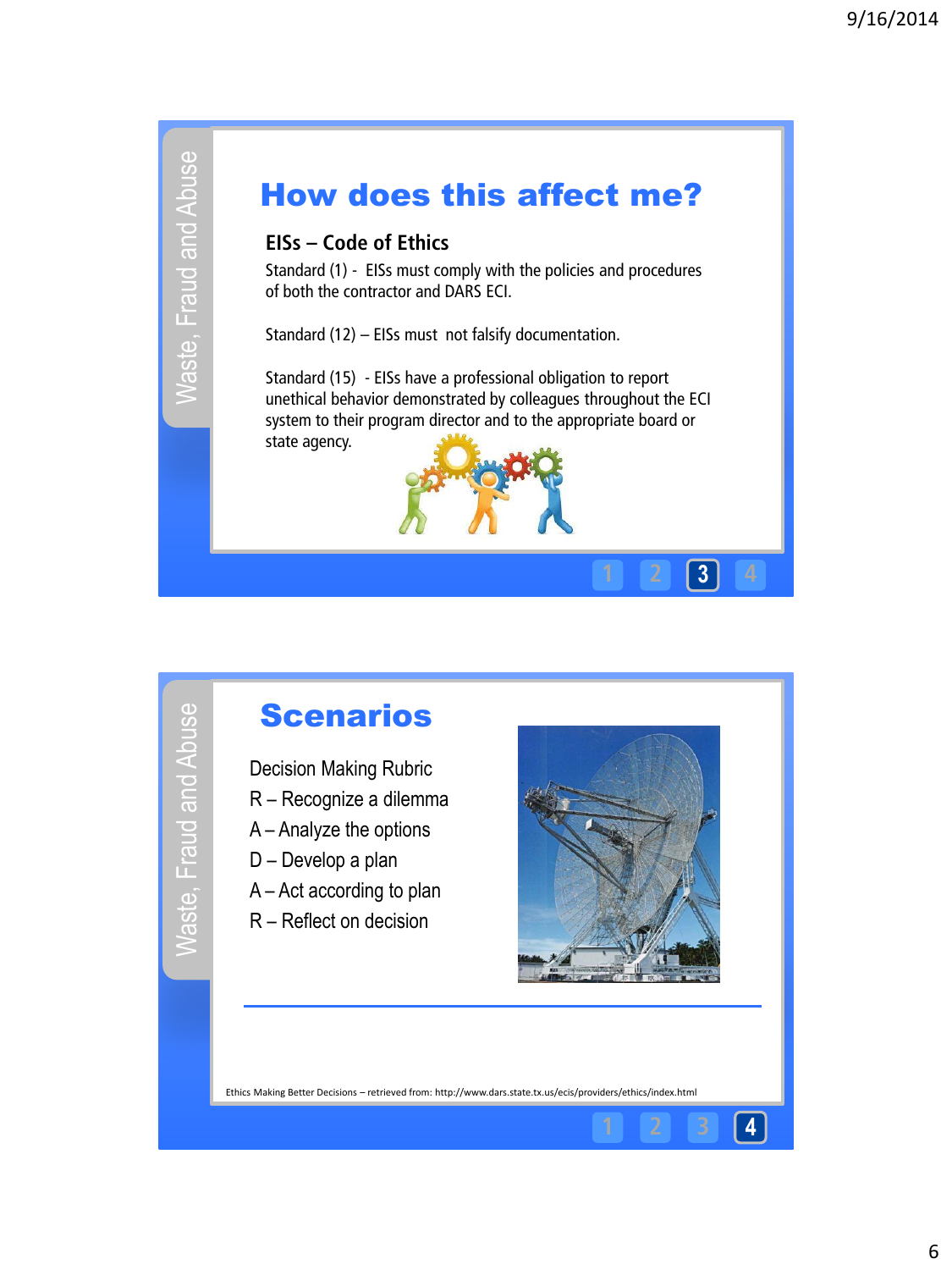# Naste, Fraud and Abuse Waste, Fraud and Abuse

#### **Scenarios**

You are the Service Coordinator and EIS on Vivian's IFSP team. In your role as Service Coordinator, you ask Vivian's mom (Alicia) about Vivian's services, her progress and if she has any new needs. Alicia tells you that she is really learning a lot from your SST visits, but hasn't really learned anything from her speech therapist. Alicia reports the speech therapist is inconsistent with her visits. Some weeks she comes and stays for an hour, but some weeks she cancels her visit or only stays for fifteen minutes. You are very concerned about this report. When you check Vivian's record, you notice the speech therapist has documented weekly visits that last an hour. **What do you do?** 

Vaste, Fraud and Abuse Waste, Fraud and Abuse

#### **Scenarios**



You are a new EIS to your program. One of the senior EISs invites you to lunch. You tell her that you can't go because you have a visit. She tells you, "just cancel and reschedule with the family". You tell her you won't be able to get in your numbers for the month if you cancel. She tells you, "just document the family no showed. Everyone does that every once in a while. Just don't make a habit of it or you will get caught"

**1 2 3 4**

**1 2 3 4**

**What do you do?**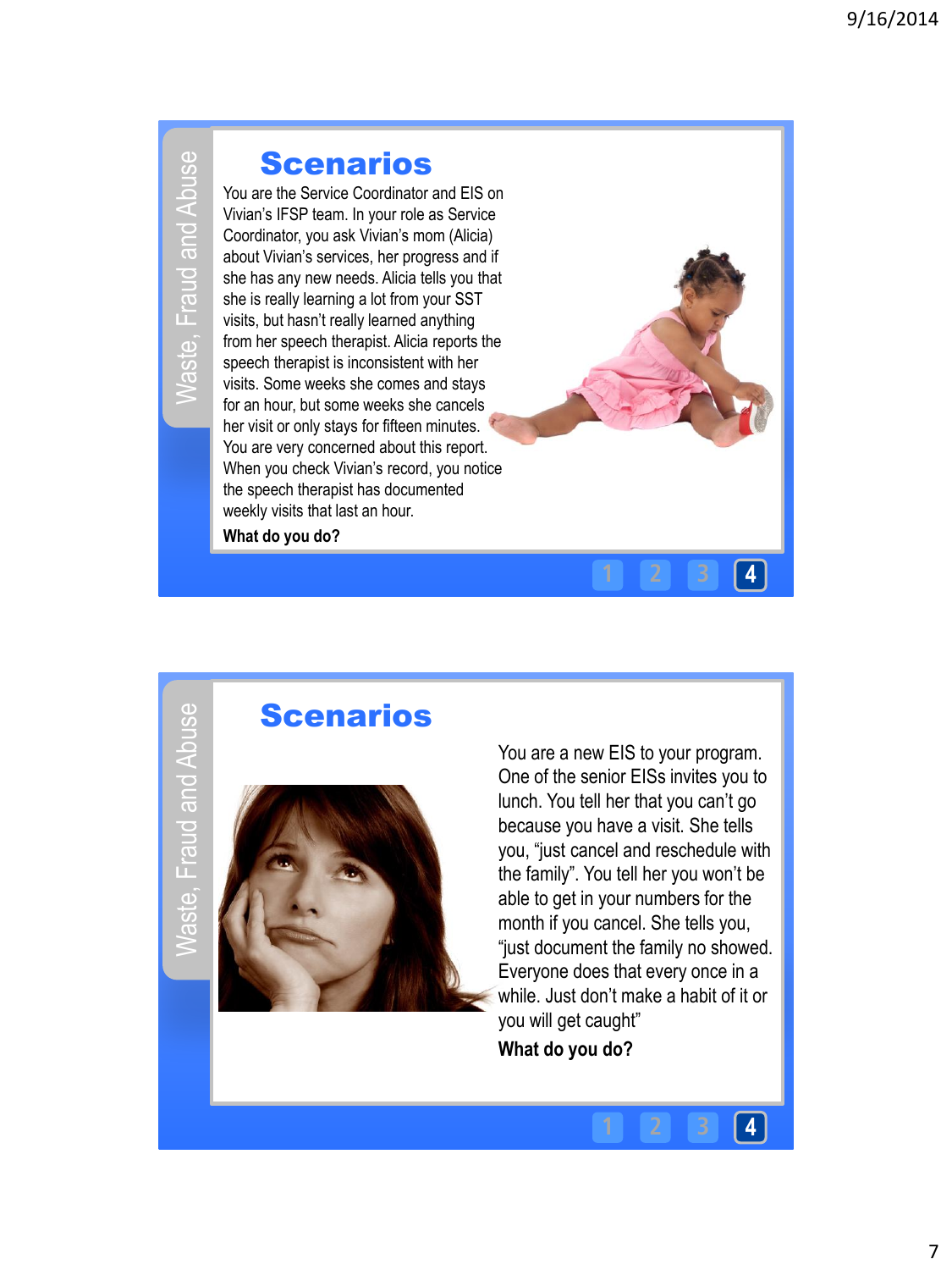# Waste, Fraud and Abuse Waste, Fraud and Abuse

#### **Scenarios**

You are feeling very overwhelmed and stressed by your current caseload. You have just been assigned another child. The child does not qualify on the BDI-2, but you noticed several things during the evaluation that make you think he should be evaluated using qualitative determination of delay. You also know that if he does qualify using QDD, he would be added to your caseload. Before you can ask the parents if they would like to have their child evaluated using the HELP, your other team member says the child doesn't qualify and starts putting away the evaluation kit.

**What do you do?** 



**1 2 3 4**